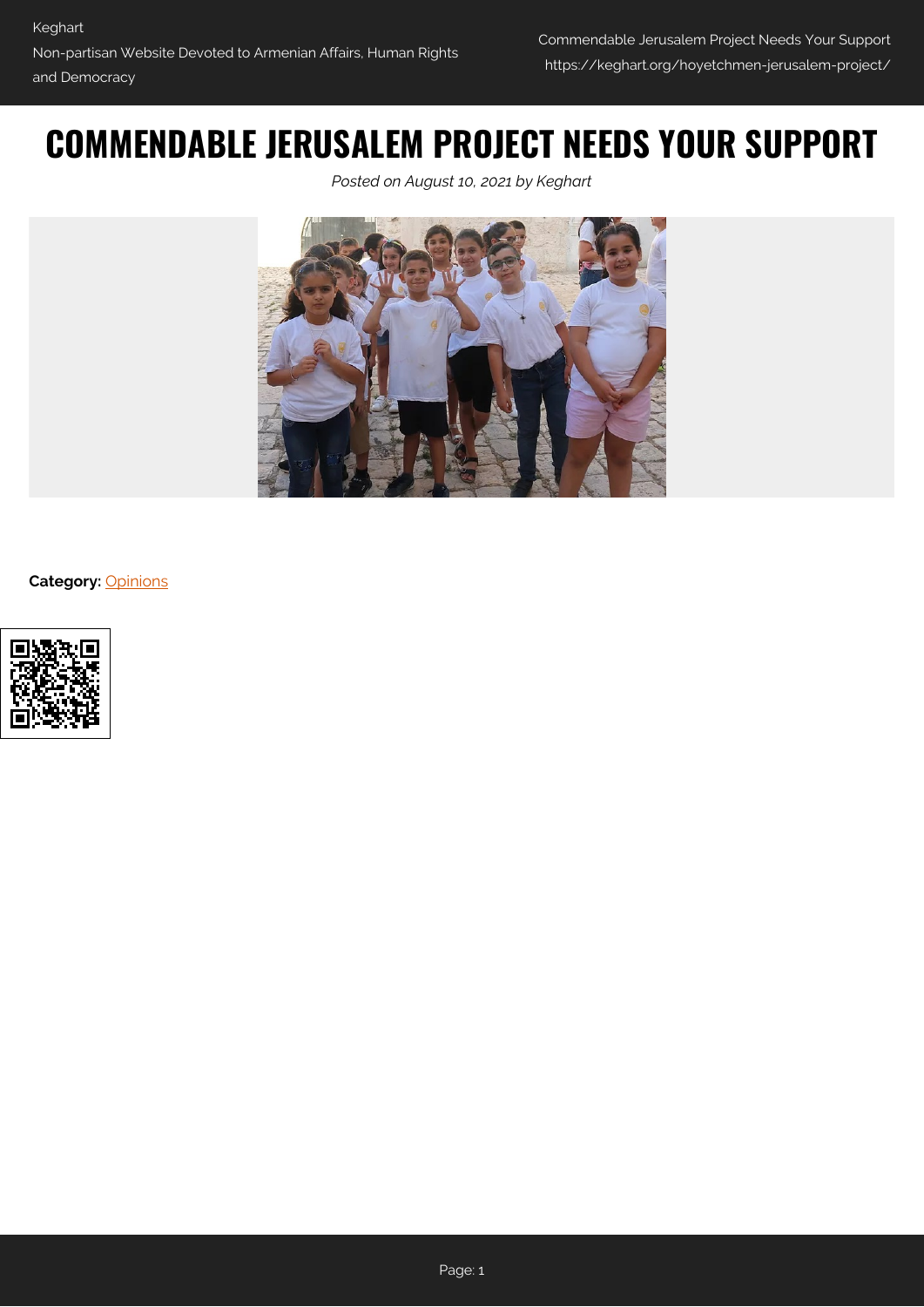#### 27 July 2021

Founded in 1937, Hoyetchmen Club (Armenian Youngmen's Society) is one of the three major Armenian clubs in Jerusalem. The others are Homenetmen Club and JABU (Jerusalem Armenian Benevolent Union). Despite political and economic challenges, the three clubs continue to function in a community that has shrunk considerably due to immigration. Slightly more than 1,000 Armenians live in Jerusalem.

Jerusalem is the oldest Armenian diasporan community going back to the 4th century. It's no exaggeration to say that for a millennium it has been--outside Armenia--the most important Armenian presence in the world. However, the 77-year Arab-Israeli conflict has hurt the community, its numbers, and its standard of living. Far too many young Armenians can't afford higher education and have difficulty finding well-paying jobs in the West Bank and in Israel. To alleviate the problem, the Hoyetchmen Club has launched a scholarship project to subsidize the education of young Armenians who want to pursue higher education. Below is the text of the pamphlet the club has sent to potential donors.

### **Scholarship Project**

Since the establishment of the Hoyetchmen Club in Jerusalem in 1937, we have worked hard to bring benefit to our community and, in particular to our younger generation to become leaders in a wide variety of fields around the world.

Through participation in scouting, sports, cultural and recreational activities, we continue to equip our youth at Hoyetchmen with unique leadership and interpersonal skills to act as future leaders of the club and ensure strength within our community.

Unfortunately, given current regional and global political and economic circumstances, the Armenian community in Jerusalem faces enormous challenges. We have witnessed a significant decline in the number of members in our community forcing some of our most talented and gifted students to seek opportunities abroad. Moreover, the global COVID-19 pandemic has further exacerbated the existing hardship particularly the challenges faced by our younger generation, severely limiting access to higher education.

We strongly believe that our youth should have a right to higher education as without higher education our community members, especially the youth will suffer from ever-increasing difficulties in the future.

Hoyetchmen's Executive Committee encourages ambitious students to obtain higher education in Israel and the West Bank. We have the intention to offer educational scholarships to provide essential support in the form of financial aid. We hope that these scholarships enable applicants to lead successful and bright futures and give back to our Armenian community in Jerusalem and most importantly remain steadfast in the Holy Land.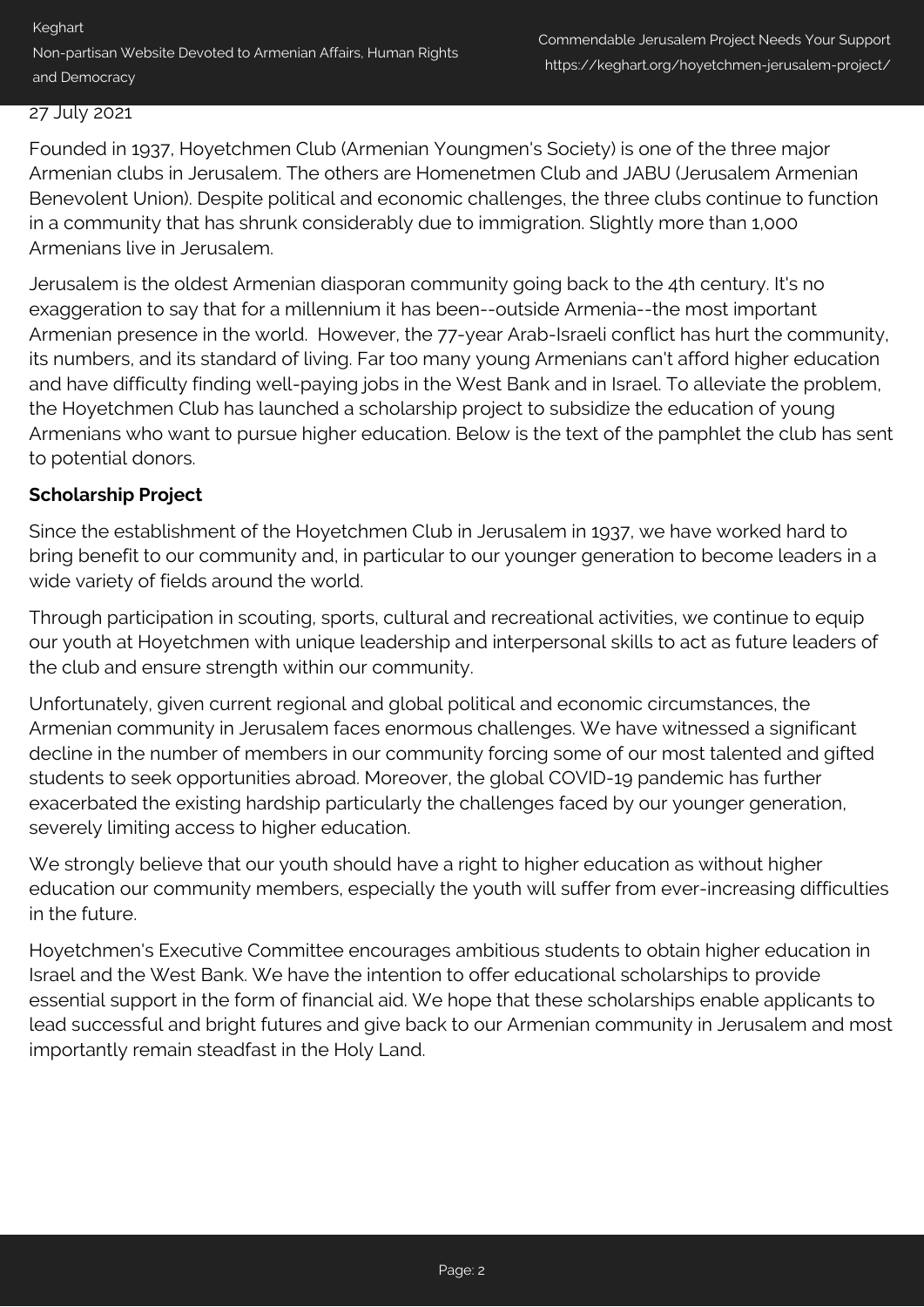We are fortunate to have Hoyetchmen members around the world who continue to provide financial aid to the club. Hoytchmen has been a second home and school to many successful individuals around the world and within our community in Jerusalem who are still active today. It is here that many youngsters discovered and continue to discover their capabilities and future potential.

After collecting the donations Hoyetchmen's Executive Committee will offer a one-time scholarship to candidates according to their eligibility criteria mentioned below.

Eligibility criteria:

--An average high school grade of 85.

--Applying for a university anywhere in Israel or the West Bank.

--A minimum of 40 hours of voluntary work at Hoyetchmen Club or in the community in Jerusalem for one year.

--Agreeing to make use of obtained degree and learned skills to the benefit of Hoyetchmen and the community.

--Minimum of two recommendation letters from graduating school administration and teachers.

--Cover letter to the scholarship committee exhibiting the applicant's skills, potential, and why he deserves to be awarded a scholarship.

#### **Financial aid**

Collected sums of donations will be equally divided among successful applicants.

An executive committee member will coach the candidate throughout the process and the receipt will be introduced to the donor.

All donors will be respectfully appreciated and shown heartfelt gratitude from the executive committee and scholarship applicant.

We believe your contribution to this project will highly contribute to motivating Armenian youth and will allow them to fulfill their future goals. Let's work hand in hand in order to make a difference in the lives of our youth.

Hoyetchmen's Executive committee is ready to answer all your questions regarding the project. Any questions can be sent to our email address ([hoyetchmen1937@gmail.com\)](mailto:hoyetchmen1937@gmail.com) or by arranging a zoom meeting with the committee.

Sincerely, Hoyetchmen's Executive Committee Jerusalem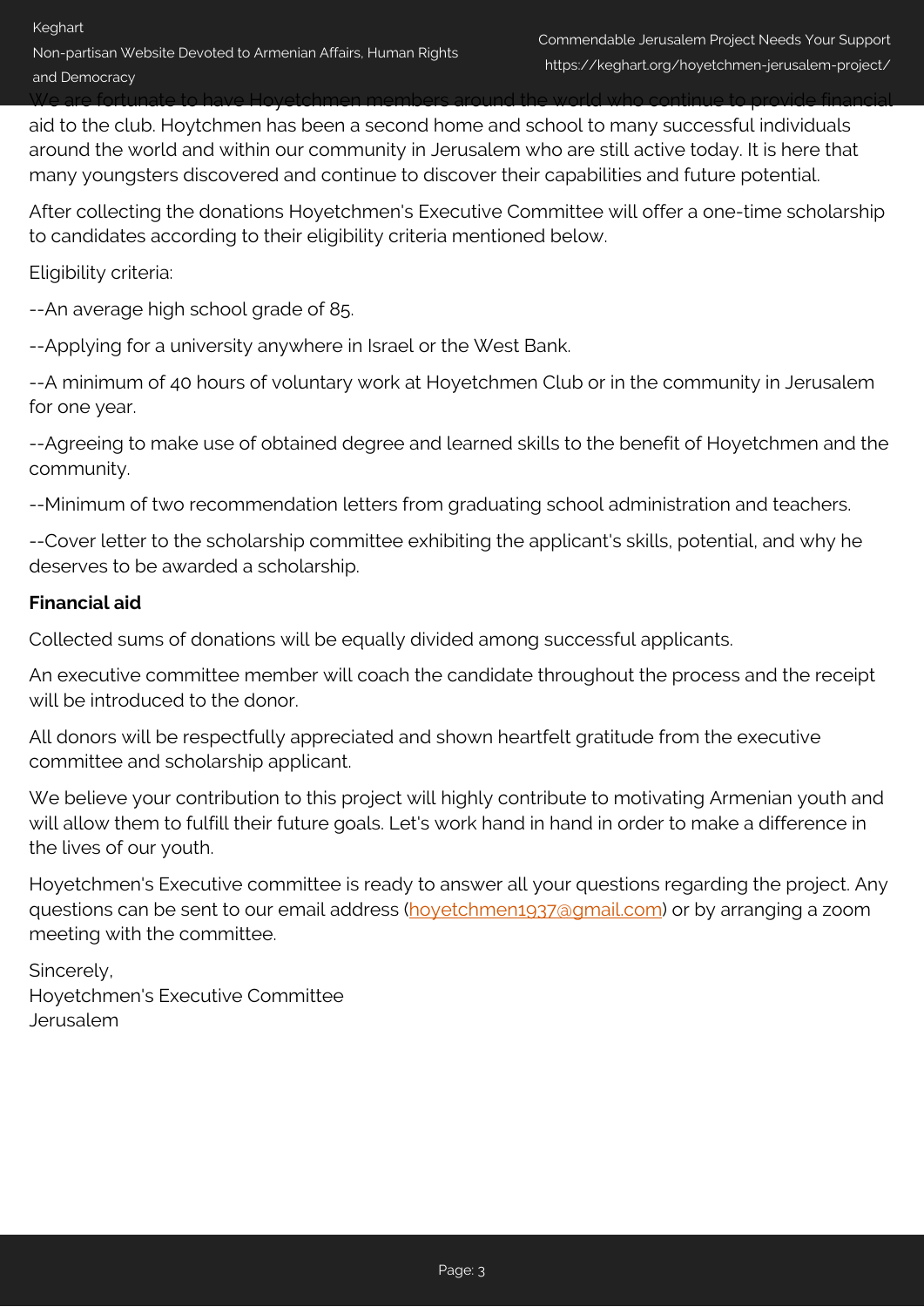To contribute to the project, donations can be sent to our representative in the USA Mrs. Shoushan Kevranian Baghboudarian

Checks should be written out to "Shoushan Baghboudarian", otherwise we will not be able to redeem them.

Please send the check to the address mentioned below:

1234 Stonewood Dr

Duarte Ca 91010

Transferring money via PayPal: [shooshana@aol.com](mailto:shooshana@aol.com) or via Venmo: @Shoushan.Baghboudarian

IF YOU ARE HAVING A PROBLEM PLEASE CONTACT ENGEROUHI Shoushan Kevranian Baghboudarian.

The money will be transferred directly to the Executive Committee by Mrs. Kevranian Baghboudarian.